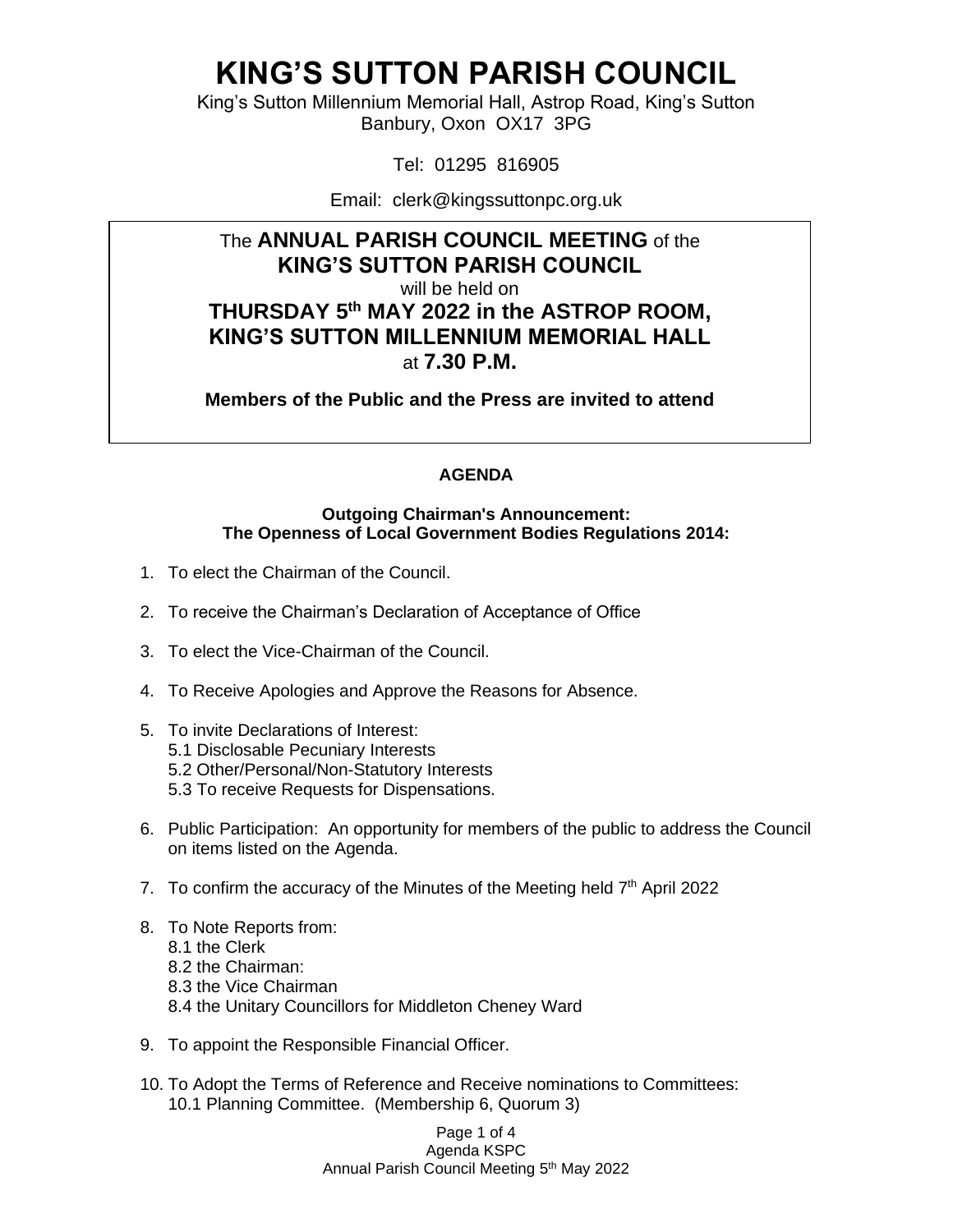King's Sutton Millennium Memorial Hall, Astrop Road, King's Sutton Banbury, Oxon OX17 3PG

#### *Adjournment for first Meeting of the Planning Committee to elect the Chairman*

10.2 Finance Governance & Policy Committee. (Membership 6 incl. Chairman, Vice Chairman, Planning Committee Chairman Ex Officio, Quorum 3)

- 11. To Adopt Remits and Appoint Councillors For:
	- 11.1 Amenities
	- 11.2 Cemetery
	- 11.3 Communications
	- 11.4 Lighting.
	- 11.5 The Recreation Ground
	- 11.6 Traffic Calming and Highways
- 12. To Appoint Council Representatives for:
	- 12.1 Churchyard Liaison Working Party
	- 12.2 Provision of Electrical Car Charging Points Working Party
	- 12.3 Communications Working Party
- 13. To Adopt Remits and Appoint Wardens:
	- 13.1 Tree Warden.
	- 13.2 Parish Paths Wardens.
	- 13.3 War Memorial Warden.
	- 13.4 Litter Picking
- 14. Appointment of Parish Council Representatives:
	- 14.1 King's Sutton Playing Fields Association
	- 14.2 King's Sutton Millennium Memorial Hall Committee of Management
	- 14.3 Poor's Allotment Trust
	- 14.4 Police Liaison
- 15. Warden Reports: to consider issues raised by:
	- 15.1 Footpaths Warden: including update regarding AS10 proposed diversion 15.2 Tree Warden: including update regarding Queen's Green Canopy project 15.3 War Memorial Warden:
- 16. Finance Schedule:
	- 16.1 To Approve the Payments
	- 16.2 To Note Receipts
- 17. To approve the Accounts for the YE 31<sup>st</sup> March 2022:
- 18. Annual Governance and Accountability Return 2021/22 Part 3:
	- 18.1 To consider the Internal Audit Service Report dated 3rd May 2022
	- 18.2 To Note the completion of the Internal Audit Report 2021/22 (p3 AGAR)
	- 18.3 To Approve Section 1 Annual Governance Statement 2021/22 (p4 AGAR)
	- 18.4 To Approve Section 2 Accounting Statements 2021/22 (p5 AGAR):
	- 18.4.1 To Note the Bank Reconciliation to 31st March 2022
	- 18.4.2 To Note the Explanation of Variances
	- 18.4.3 To Note the Level of Reserves to 31st March 2022

#### Page 2 of 4

Agenda KSPC Annual Parish Council Meeting 5<sup>th</sup> May 2022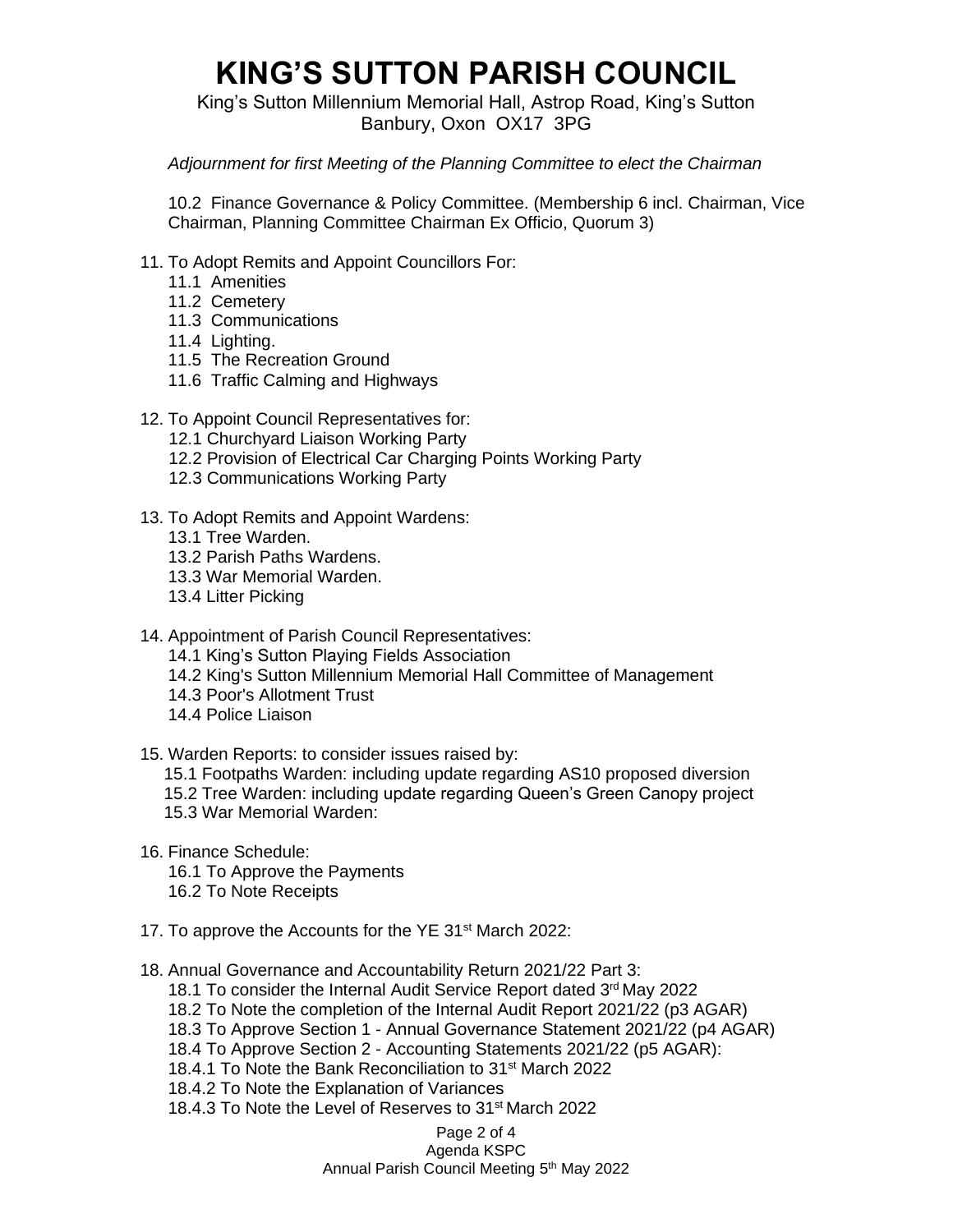King's Sutton Millennium Memorial Hall, Astrop Road, King's Sutton Banbury, Oxon OX17 3PG

18.5 Period for the Exercise of Public Rights: To Note:

18.5.1 The commencement date

18.5.2 The website publication date for the unaudited and signed Statements.

19. Insurance Renewal effective from 1st June 2022:

19.1 To ensure the policy schedule meets the requirements of the Council including the level of fidelity

19.2 To approve the renewal premium in the sum of £ £2,174.15 (third of three year long term agreement) (noting budgeted payment of £2163)

- 20. Queen's Jubilee Community Events: to receive requests for financial support
- 21. To receive information regarding residents' proposal for Donkey Field
- 22. Consultation on West Northamptonshire Council's Housing Strategy: to consider a response
- 23. Proposed Tree Works: to consider quotation for various works from AGU Treecraft Ltd
- 24. Gigaclear Installation:

24.1 To note the extent of the proposed installation area and receive update regarding timescales 24.2 To consider the request for permission to install fibre broadband on land owned by the Parish Council

- 25. Annual Parish Meeting 2022: review
- 26. Training: courses and workshops 26.1 To receive requests for places on courses, 26.2 To receive feedback from Councillors on attended courses
- 27. Planning:

27.1 Chairman's Report

27.2 To re-consider Application WNS/2022/0071/MAO

Proposal: Outline planning permission for residential development of up to 32 no. dwellings with all matters reserved except access. Including affordable housing, together with creation of new areas of open space, a new access off Hampton Drive, landscaping and all enabling and ancillary works.

The quantum of development has increased from 31 to 32 units. This is a result of the housing mix changing towards the provision of more, smaller homes (in response to Strategic Housing's comments).

Amendment:

New information/documentation received:

•Covering Email from Mr Steve Kerry dated 14th April 2022, 16:01, setting out a response to the Lead Local Flood Authority Comments and summarising contents of new/revised documents.

•Addendum to the Planning Statement directly addressing comments/objections from Strategic Housing.

•Response from Glanville to Local Highway Authority objections

Page 3 of 4 Agenda KSPC Annual Parish Council Meeting 5<sup>th</sup> May 2022